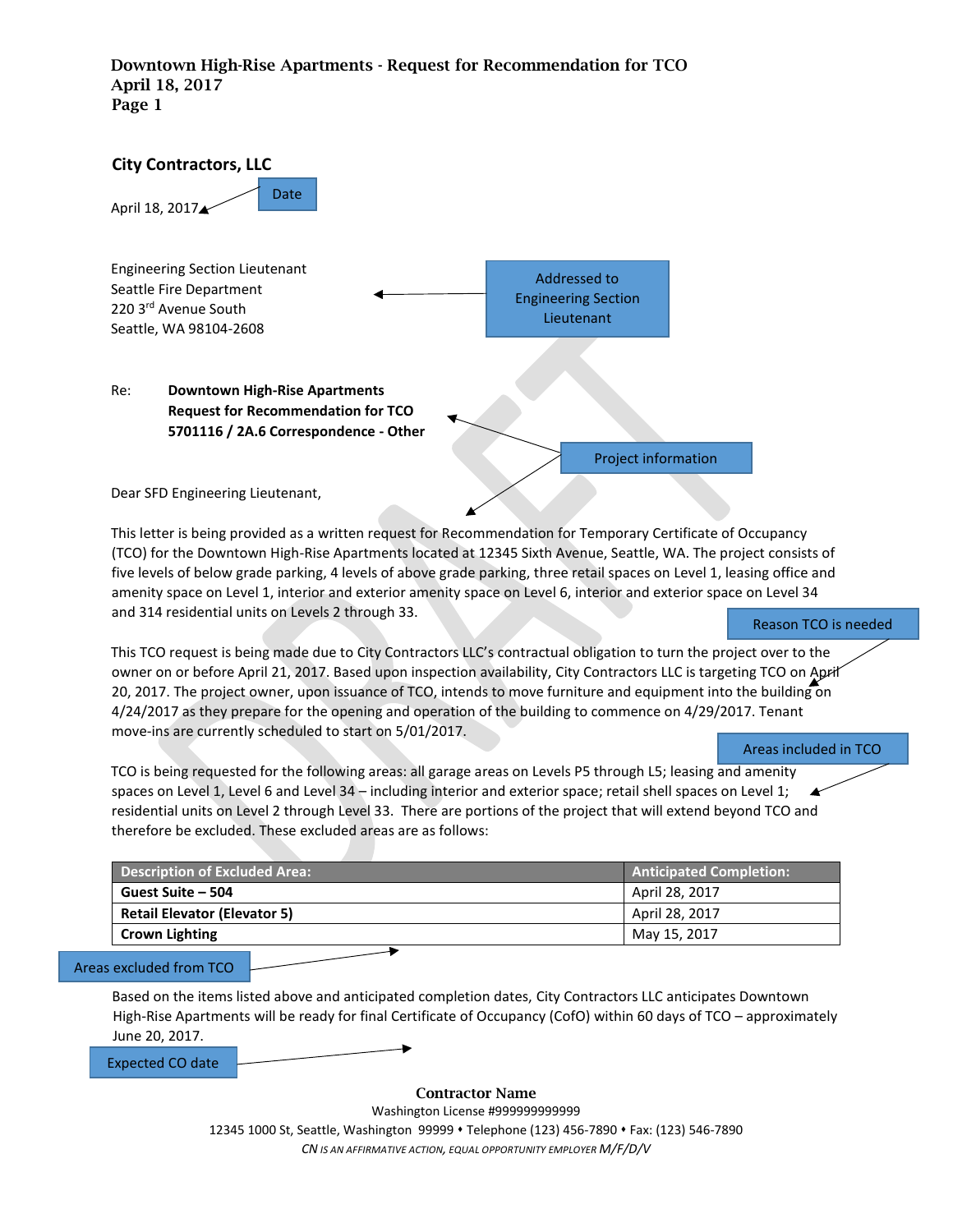# Downtown High-Rise Apartments - Request for Recommendation for TCO April 18, 2017 Page 2

*(continued)* Rule 9.07.07 **Documents** requirements from Administrative

▲

City Contractors LLC documents with this letter that the minimum requirements for TCO, as described in SFD Administrative Rule 9.07.17, have been met on Downtown High-Rise Apartments as follows:

| Item No: | Description:                                                                                                                   | Status:   |
|----------|--------------------------------------------------------------------------------------------------------------------------------|-----------|
| 1        | All required fire and life safety systems                                                                                      | Compliant |
| 2        | Approved sprinkler coverage and FA device in vacant areas                                                                      | Compliant |
| 3        | No occupancy of unsprinklered portion of building                                                                              | Compliant |
| 4        | All exits, corridors and stairways shall be substantially finished                                                             | Compliant |
| 5        | Required fire separations between ongoing construction and occupied areas must be<br>in place                                  | Compliant |
| 6        | Amount of combustible fuel loading in areas under construction shall not exceed<br>what would be present in finished occupancy | Compliant |
| 7        | Combustible debris shall not be accumulated within buildings – waste shall be<br>removed at the end of each shift              | Compliant |
| 8        | Any use of propane, flammable liquids, cutting and welding, etc. shall be under fire<br>department permit                      |           |
| 9        | FE's shall be installed and distributed throughout building with at least one FE on<br>vacant floors                           | Compliant |
| 10       | Elevators shall be tested and approved by the elevator inspector $-$ a minimum of two<br>elevators shall be signed off         | Compliant |
| 11       | Fire watch shall be provided for out-of-service FA systems, standpipes and fire<br>sprinkler systems                           | Compliant |

As requested in the Administrative Rule, City Contractors LLC is providing the following contact information for the general contractor and for all subcontractors associated with the applicable fire and life safety systems:

| <b>General Contractor</b>  |                  |                  |            |                           |  |
|----------------------------|------------------|------------------|------------|---------------------------|--|
| Name:                      | Telephone:       | Fax:             |            | <b>Mailing Address</b>    |  |
| City Contractors LLC       | $(123)$ 456-7890 | $(123)$ 456-7890 |            | 12345 1000 St             |  |
|                            |                  |                  |            | Seattle, Washington 99999 |  |
|                            |                  |                  |            |                           |  |
| Subcontractor <sup>'</sup> |                  |                  |            |                           |  |
| Name:                      | System:          |                  | Telephone: |                           |  |

| Name:           | System:   | Telephone:       |  |
|-----------------|-----------|------------------|--|
| Subcontractor 1 | System 1  | $(123)$ 456-7890 |  |
|                 | System 2  |                  |  |
|                 | System 3  |                  |  |
| Subcontractor 2 | System 4  | $(123)$ 456-7890 |  |
|                 | System 5  |                  |  |
| Subcontractor 3 | System 6  | $(123)$ 456-7890 |  |
| Subcontractor 4 | System 7  | $(123)$ 456-7890 |  |
|                 | Sytstem 8 |                  |  |

Contact information for general contractor and all subcontractors

Contractor Name

Washington License #999999999999 12345 1000 St, Seattle, Washington 99999 Telephone (123) 456-7890 Fax: (123) 546-7890 *CN IS AN AFFIRMATIVE ACTION, EQUAL OPPORTUNITY EMPLOYER M/F/D/V*